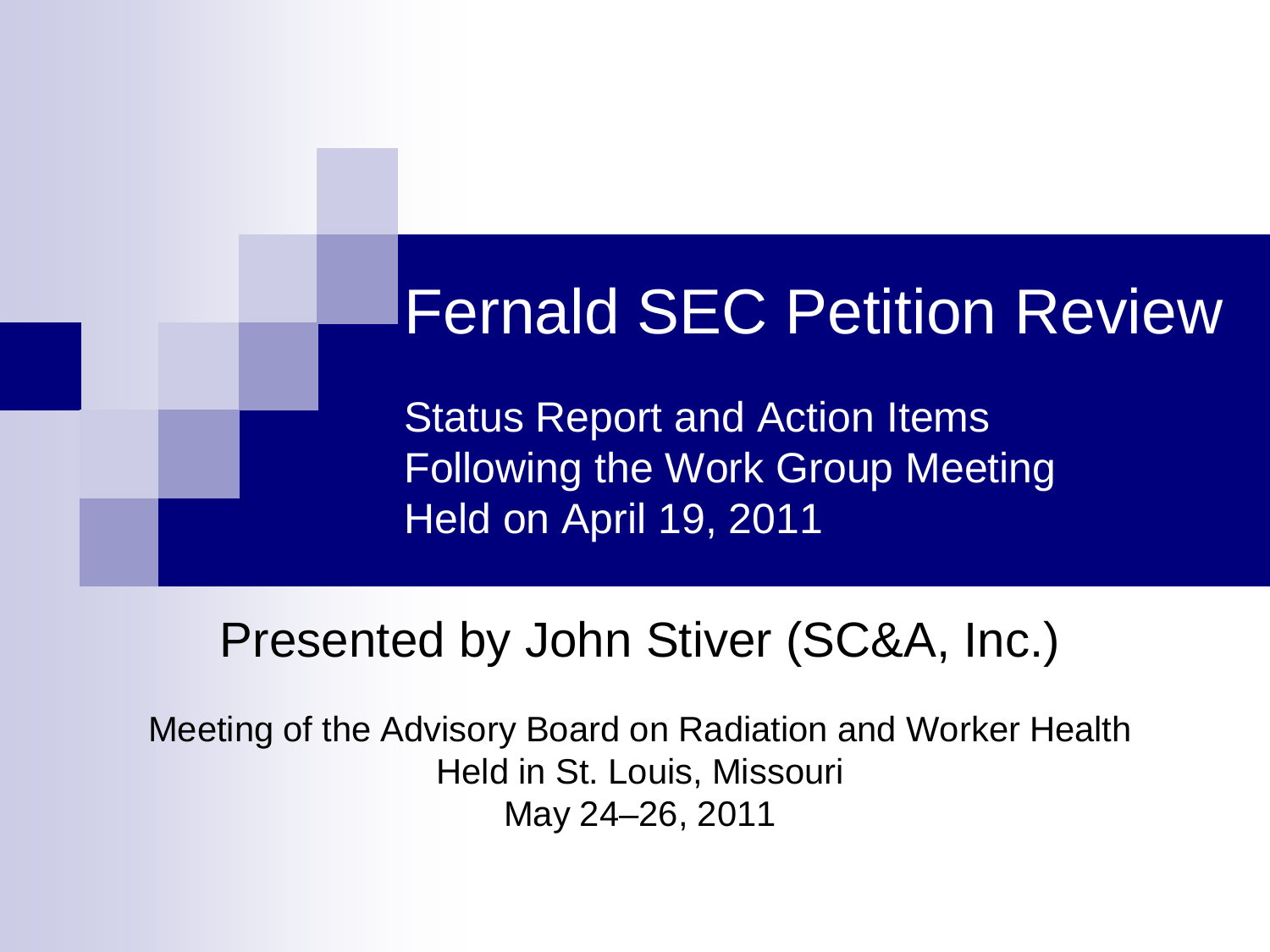### **Historical Overview – November 2006–Present**

**Site Profile Review – 11/10/2006**

#### **SEC PER Review – 07/02/2007**

- □ Six Principal SEC Issues Identified
	- Issue #1: Coworker Model for Uranium Internal Exposures
	- $\blacksquare$  Issue #2: Validation of the HIS-20 database
	- **Ionally 19:3:** Recycled Uranium (RU)
	- Issue #4: Use of radon breath data for reconstructing doses from inhalation of Ra-226 and Th-230
	- Issue #5: Review of radon emissions from the K-65 silos and associated exposures
	- Issue #6: Reconstruction of internal exposures from inhalation of Th-232 [DWE (6A) and chest counts (6B)]

#### **Ten Work Group Meetings (August 2007 – April 2011)**

- $\Box$  Numerous white paper exchanges and work group discussions
- $\Box$  SC&A work products and summary can be found at:
	- **O:\AB Document Review\Fernald\SC&A Work Products for SEC Issues Resolution**

#### **After April 19, 2011, Work Group meeting, 2 SEC Issues Remain:**

- $\Box$  RU (Issue #3)
- $\Box$  Thorium chest count data (Issue #6B)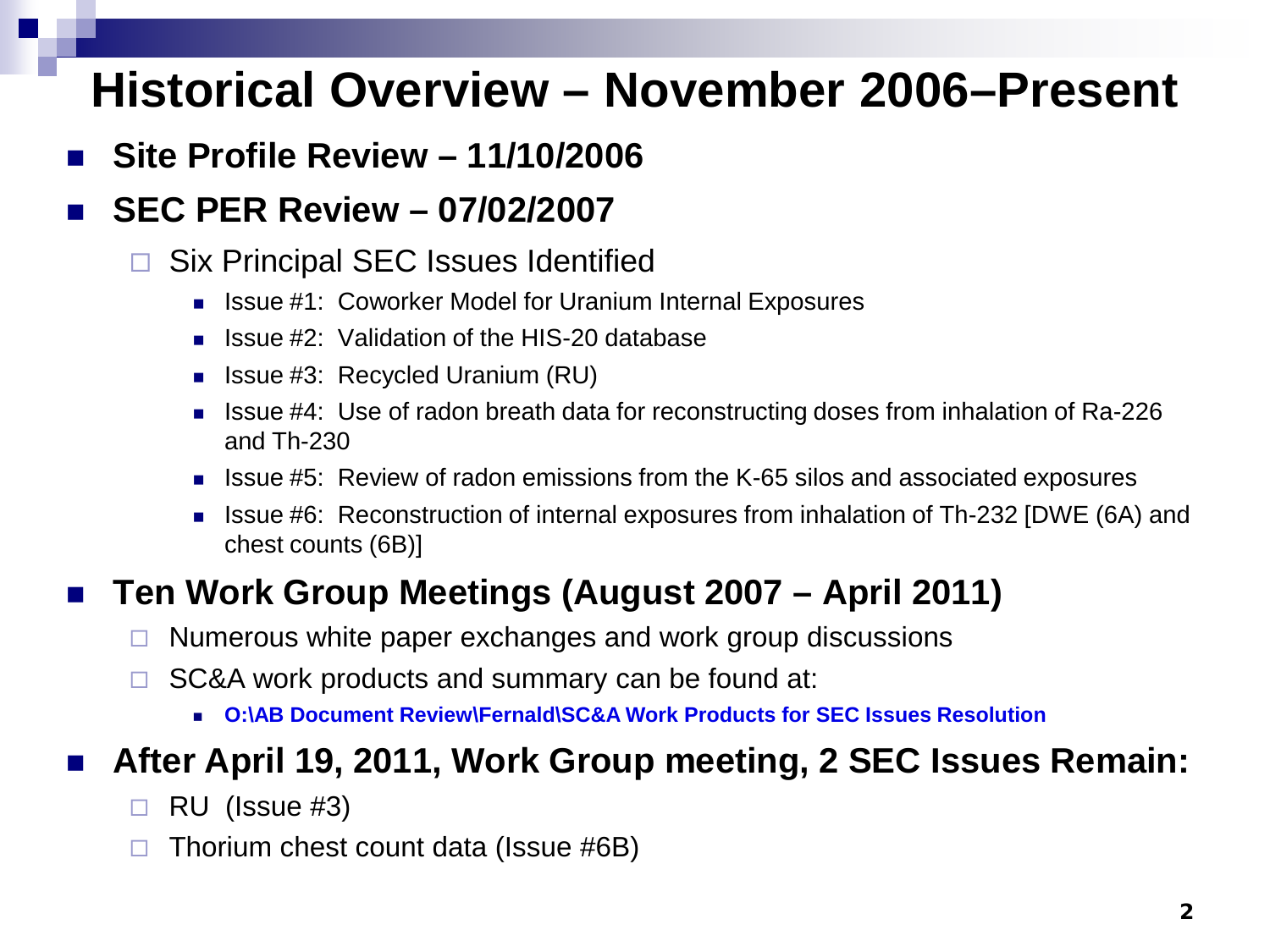## **Issue #1: Coworker Model for Uranium Internal Exposures**

### **Description of Issue:**

 Completeness and adequacy of uranium bioassay data for dose reconstruction and to support ORAUT-OTIB-0078, Fernald internal dosimetry coworker model (August 13, 2009)

### ■ Status of Issue (April 2011):

 $\Box$  Resolved except for matters related to the applicability of the coworker model to Fernald construction workers

### ■ Action Item (from November 2010):

- $\Box$  NIOSH to perform an analysis of construction worker (CW) vs. non-CW uranium bioassay data for ORAUT-OTIB-0078 and deliver a report to the Board
	- **Report not delivered as of April 19, 2011**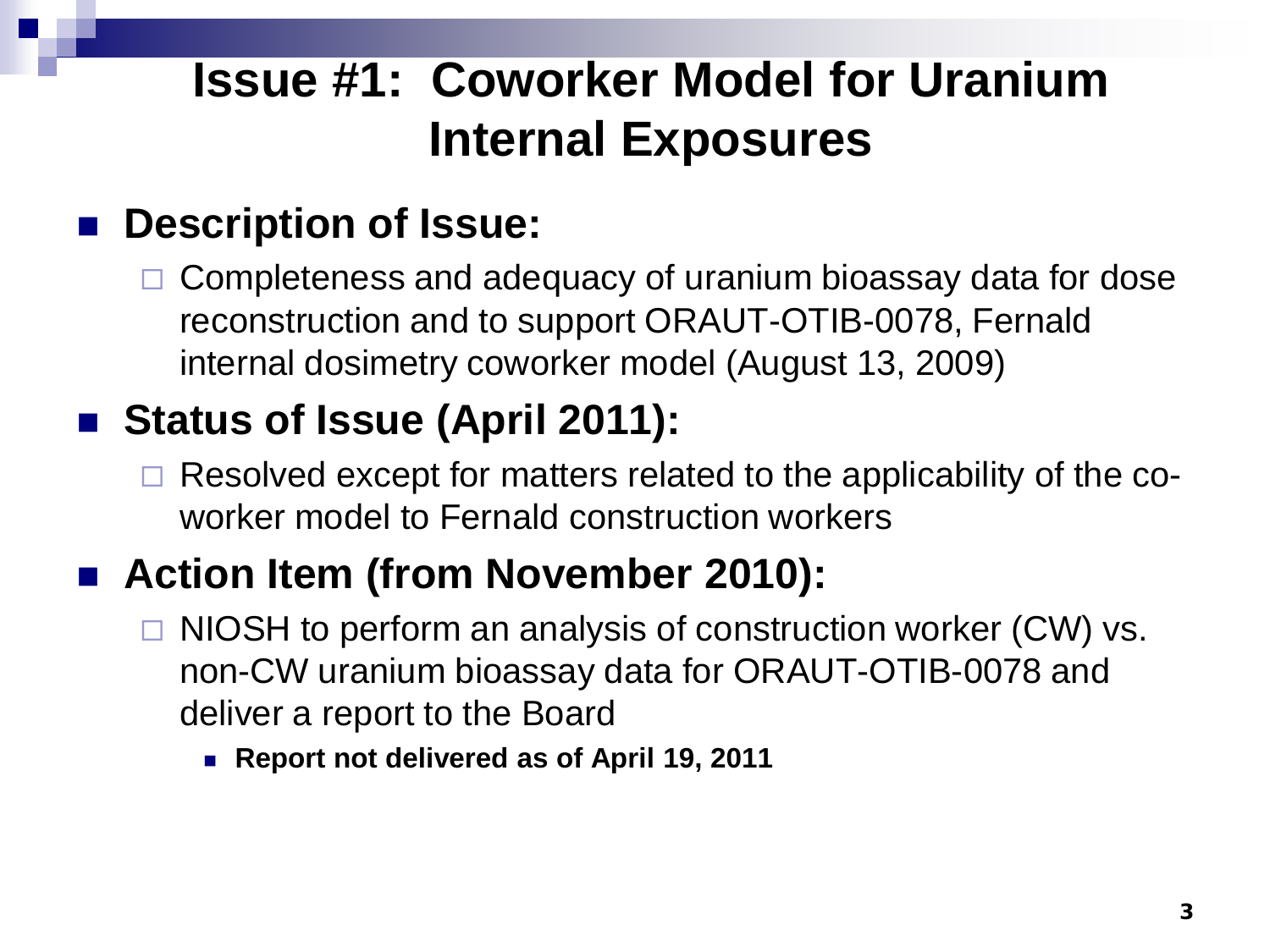## **Issue #2: Validation of the HIS-20 Database (Issue #2 has 2 parts - #2A and #2B)**

### **Description of Issue #2A:**

- Complete the validation of the accuracy with which hardcopy dosimetry data were converted into electronic data for the HIS-20 database
	- Canberra™ HIS-20 database used in uranium bioassay (coworker) study

### ■ Status of Issue:

- □ On December 3, 2010, NIOSH delivered a complete validation study that resolved all of SC&A's concerns
- □ At the February 8 Work Group meeting, it was recommended that Subpart A of Issue 2 be closed

### **Action Items: None**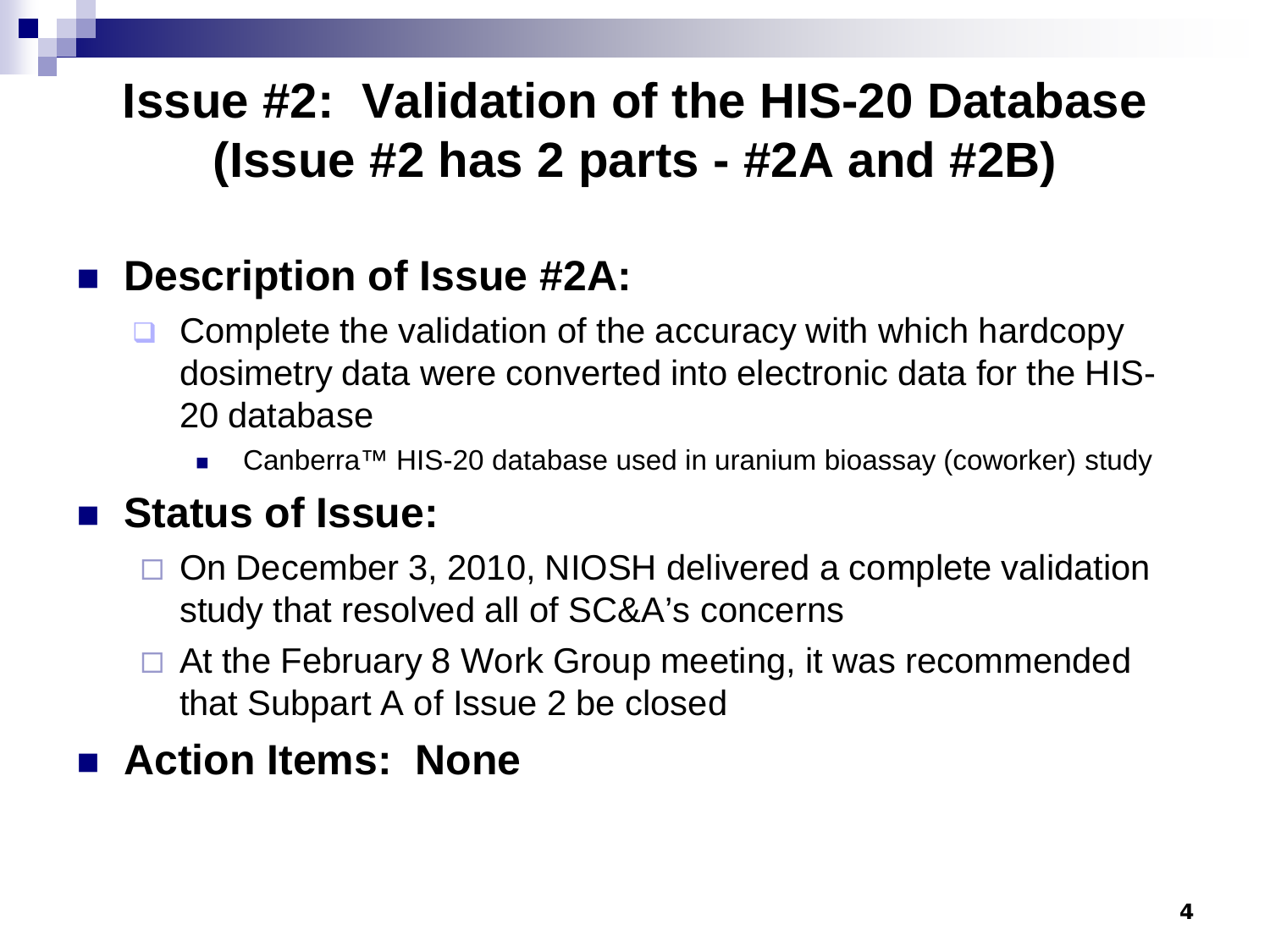### **Issue #2: Validation of the HIS-20 Database (continued)**

### **Description of Issue #2B**

- Concerns regarding the integrity of the hardcopy bioassay data, as raised by the petitioner
- **Status of Issue:** SC&A report describes strategies for investigating data integrity issues that could adversely affect the ability to reconstruct internal doses
	- *Draft-Strategies for Analyzing Corrupt Monitoring Allegations*
		- *Compare urinalysis and in-vivo monitoring data*
		- *Investigate consistency and reliability of urinalysis results*
		- *Compare DWE (air sampling data) to urinalysis records of known areas, job types, time periods*
	- $\Box$  Work Group agreed that any such investigations would require considerable time and costs and will likely be inconclusive

### **Action Items: None at this time**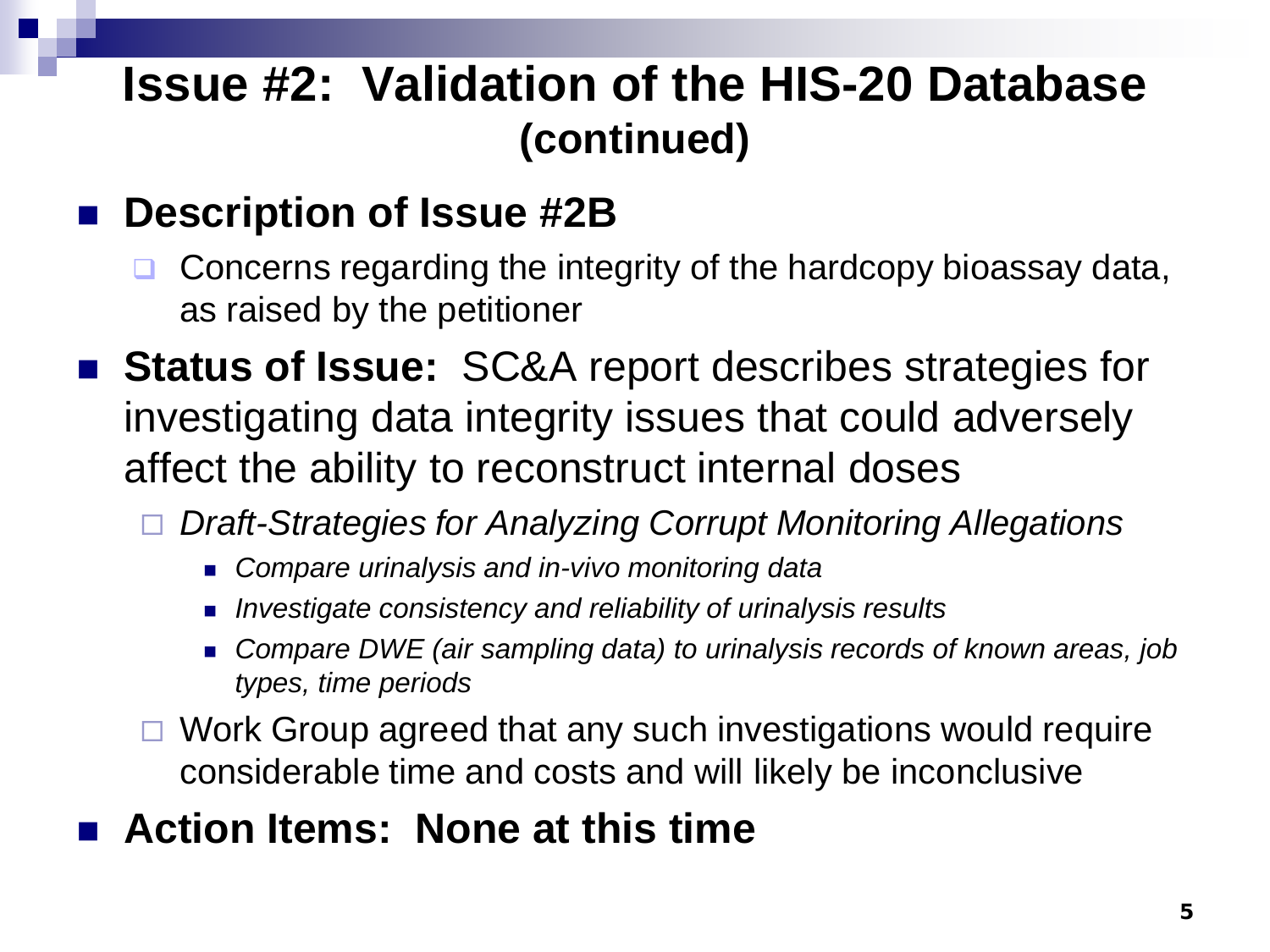### **Issue #3: Recycled Uranium**

### ■ Description of Issue #3:

- **Concern:** Default concentrations (on U mass basis) of Pu-239, Np-237, and other isotopes associated with RU at Fernald may not be bounding for some classes of worker activities, buildings, and time periods
	- Dosimetric significance: Pu dose 2–5 times U dose (bone surfaces, liver, red marrow) at NIOSH default of 100 ppb U (proportional)
	- **Period of Interest:** 
		- o RU first received in 1953; receipts peaked in the mid-1960s and again in the mid-1980s; 18,000 MTU total (DOE Office of Security report on recycled uranium, May 2003, Table A-9)
		- o 1986: WMCO replaces NLO as Fernald M&O, institutes comprehensive improvements in HP/IH programs
			- **Prior to 1986: Rad-Safe program probably not adequate to control potential exposures from contaminants in RU**
			- **Thus, period of interest is 1953–1985**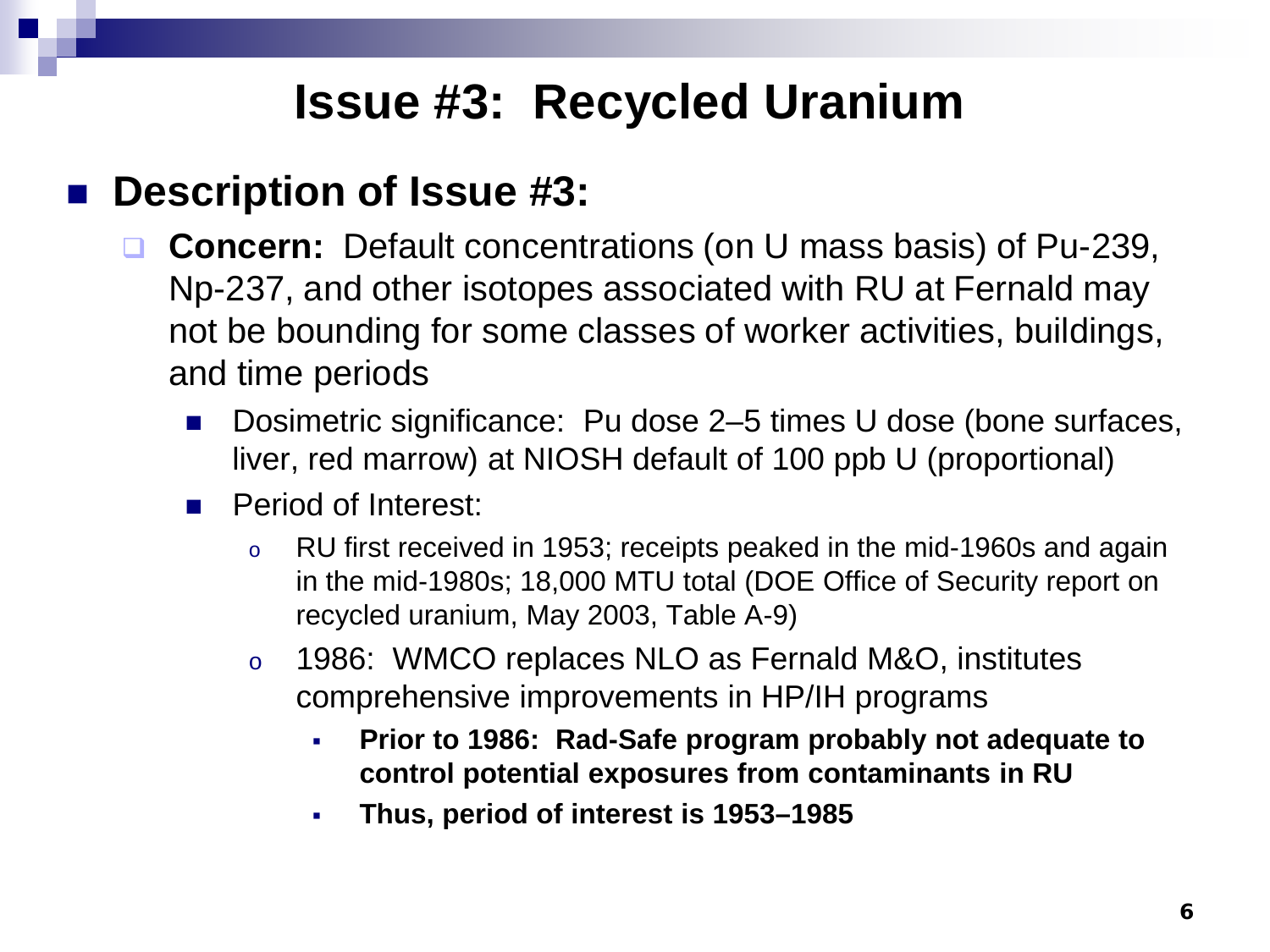### **History - Work Group Discussions of RU**

#### **10/28/2008 Work Group Meeting**

- SC&A tasked to review NIOSH white paper on RU
	- Are defaults for Pu-239, Np-237, Tc-99 appropriate and bounding for all workers?

#### **1/29/2010 Work Group Meeting**

- $\Box$  SC&A white paper discussed 11 findings, NIOSH prepares response
- **11/9/2010 Work Group Meeting NIOSH responses discussed** 
	- □ NIOSH Action Items
		- Memo Source data for the dust sample measurements
		- Availability of the raw data used to support the DOE Ohio Field Office Report (2000) subgroup process means
	- □ SC&A Action Items
		- **Provide white paper response to NIOSH (second RU report)** 
			- Basis Conclusion that DOE Ohio Field Office Report (2000) subgroup means not a firm basis for bounding default TRU and FPs in RU
			- $\Box$  Focused review Site-specific measurements of TRU and fission products in RU at Fernald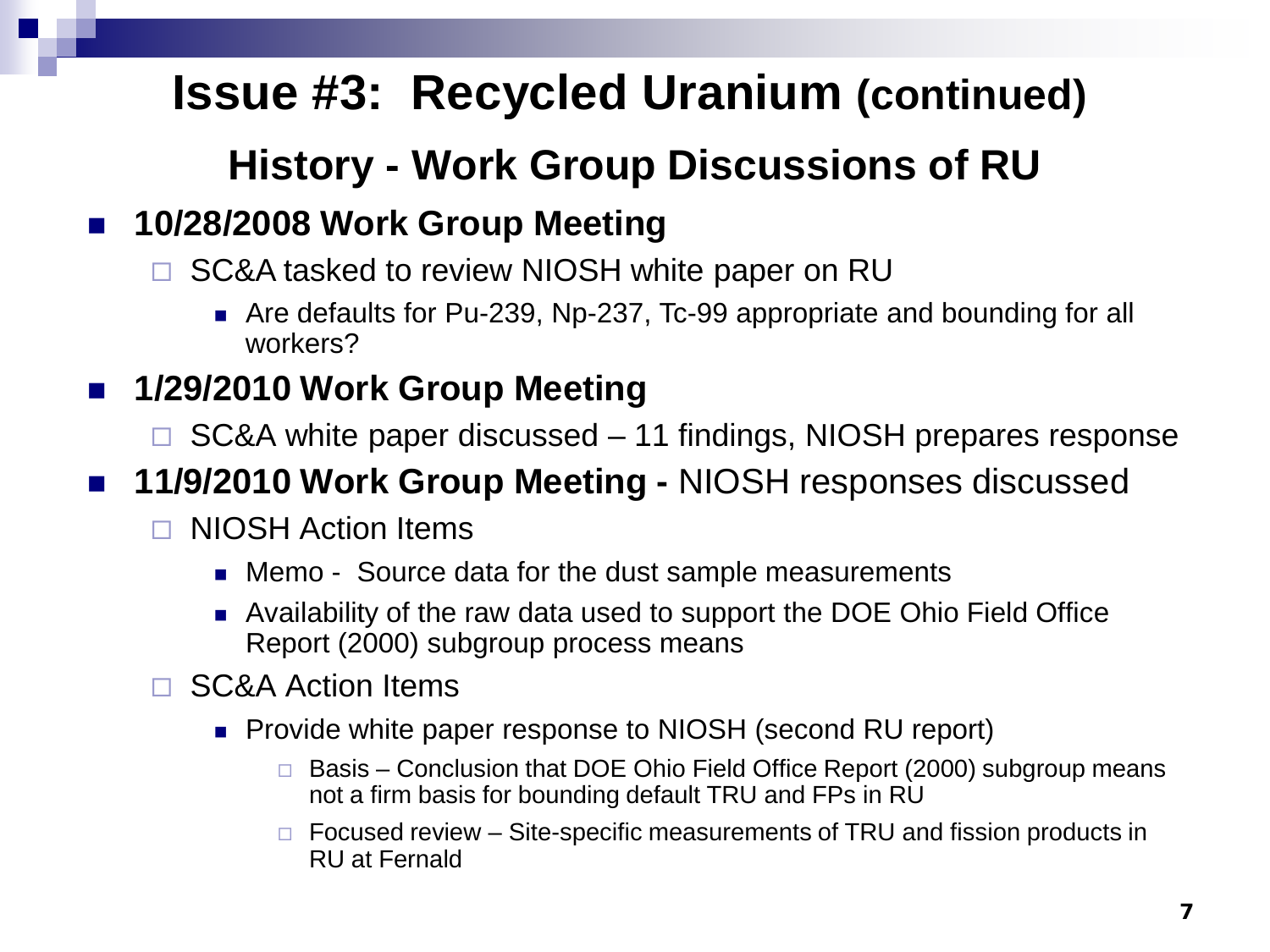**History - Work Group Discussions of RU (continued)**

### **2/8/2011 Work Group Meeting**

#### SC&A presents second RU white paper – Key findings

- Lack of data and limited health physics programs during NLO tenure (pre-1986)
- Limitations associated with the DOE reports upon which the NIOSH default values are based (variability, uncertainty, data completeness)
- The magnesium fluoride (dolomite) problem Plant 5 metal workers and Plant 1 millwrights – most highly exposed subgroups (continuous)
- High Pu and Np concentrations in some dust collector samples (1985)
- High Pu concentrations in air particulate samples collected at the site perimeter (1983–1984)
- High Pu and Np concentrations in onsite air samples (1989)
- Uncertainties from back-extrapolating from 1980s data
- "One size fits all" issue

 NIOSH Action Item - white paper response to SC&A's second RU white paper that addresses new findings – before next meeting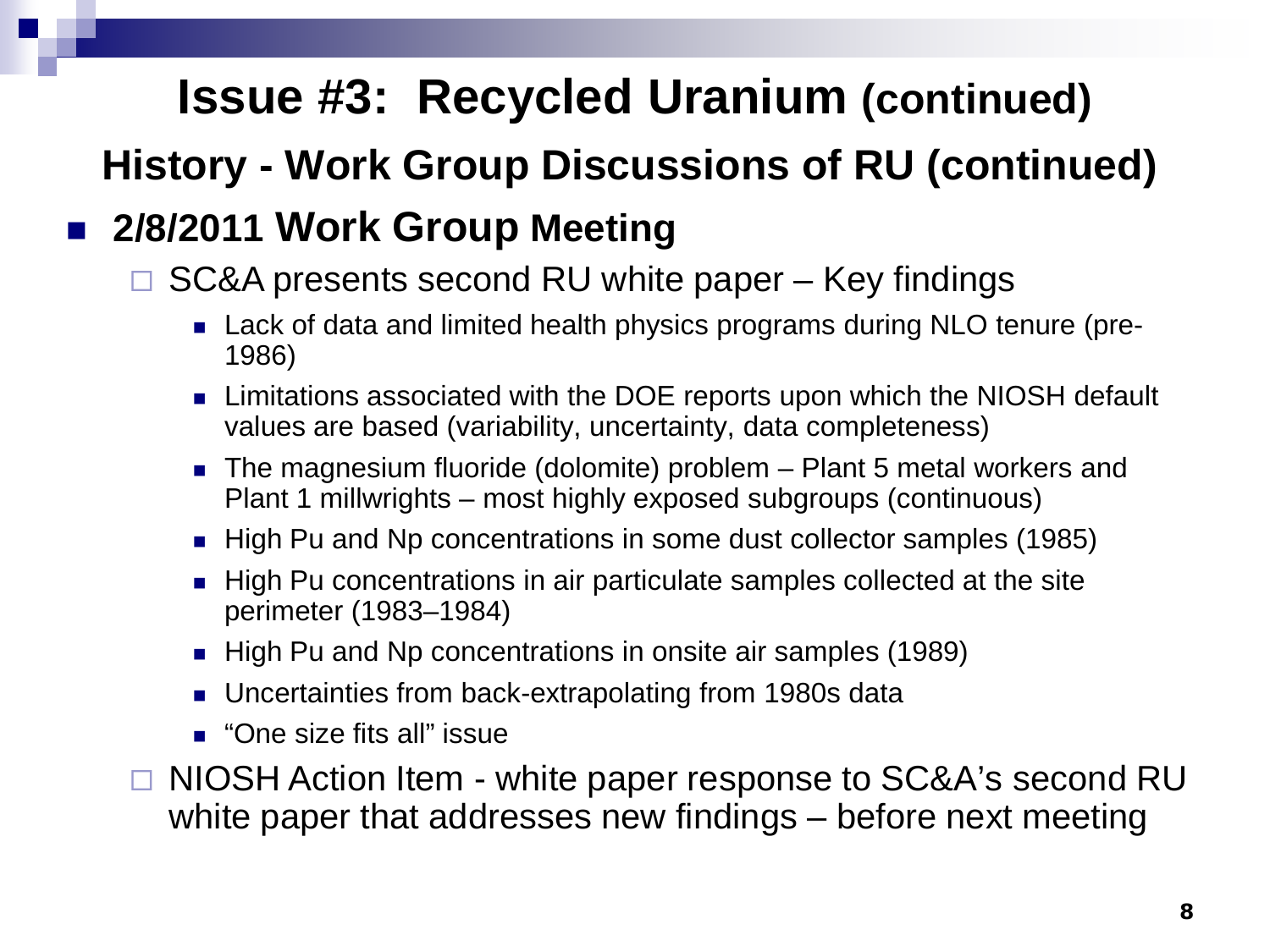### **Issue #3: Recycled Uranium (continued) History - Work Group Discussions of RU (continued)**

### **4/19/2011 Work Group Meeting**

- **NIOSH Response:** Delivered just prior to the meeting (preliminary review; no new SC&A RU work authorized after April 19 meeting)
- **Salient Points:** SC&A Preliminary Review of New NIOSH Response
	- Acknowledges that chemical processes resulted in concentration of RU constituents above levels in feed materials (e.g.,  $MgF<sub>2</sub>$  'dolomite' problem)
	- Acknowledges the limitations and uncertainties in the data from the DOE reports upon which the NIOSH default values are based
		- $\Box$  Arithmetic mean concentrations for the 19 subgroup processes in DOE Ohio Field Office Report (2000) are not bounding, due to high degree of variability and uncertainty
	- **Proposes upper 95<sup>th</sup> percentile of lognormal distributions for all but highest** process subgroup (1973–1989)
	- Results in increased default values (value, basis)
		- **Factor of 4 for Pu-239** (100 ppb  $\cup \rightarrow$  400 ppb U) (Subgroup 8; MgF<sub>2</sub>)
		- **Factor of 3 for Np-237** (3500 ppb  $U \rightarrow 11,000$  ppb U) (Subgroup 11; Waste Residues)
		- **Factor of 2 for Tc-99** (9000 ppb  $\cup \rightarrow 20,000$  ppb U) (Subgroup 6B; LEU products)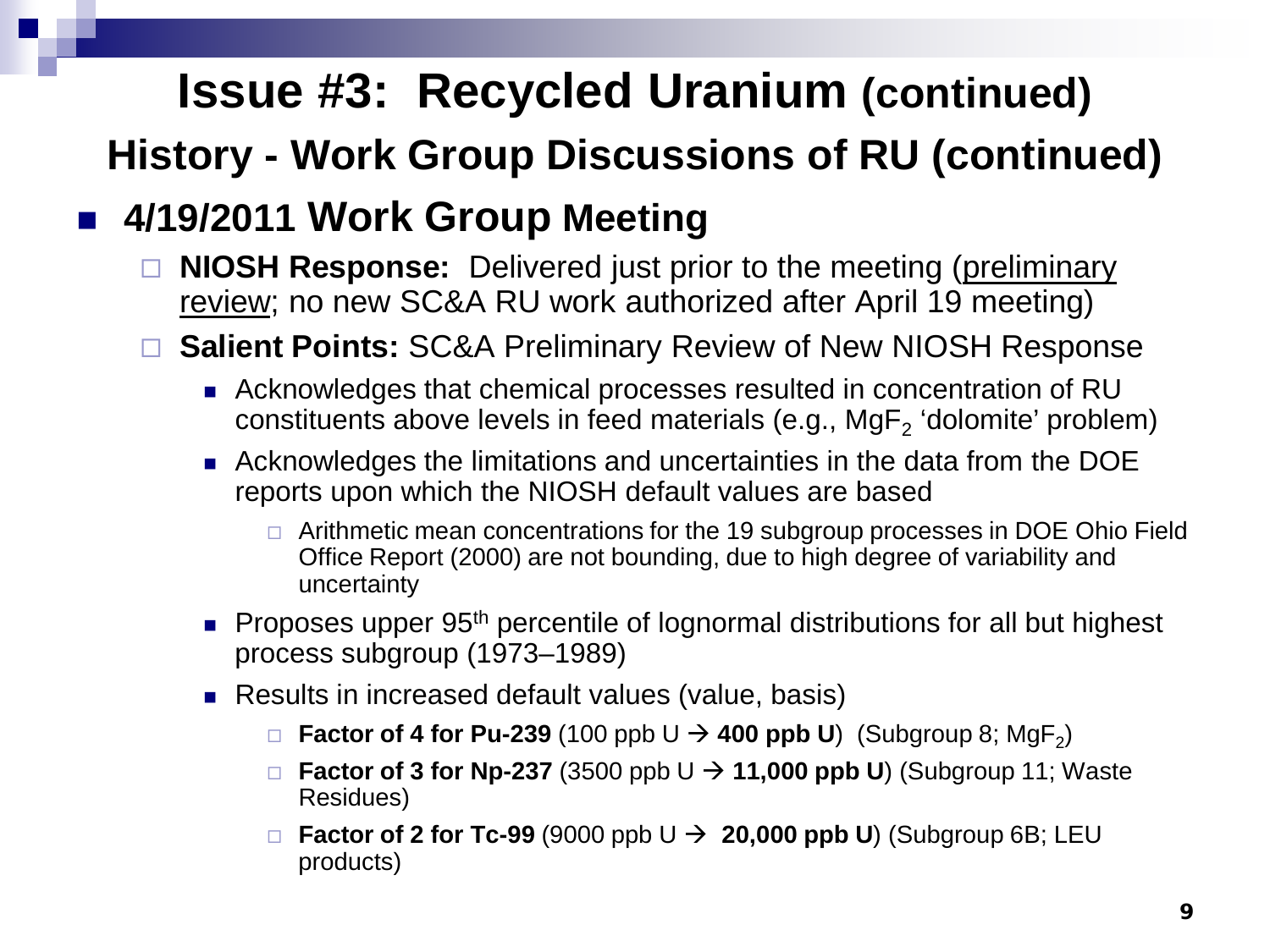- **Salient Points**  SC&A Preliminary Review of New NIOSH Response, concluded
	- □ NIOSH Correlates increased worker exposure potential with receipts of Plutonium Out Of Specification (POOS) feed materials beginning in 1973
		- Prior to 1973, NIOSH proposes very low constituent concentrations
			- **Pu-239** (100 ppb U  $\rightarrow$  7 ppb U), **Np-237** (3,500 ppb U  $\rightarrow$  2 ppb U), **Tc-99** (9,000 ppb  $\rightarrow$ 19 ppb U)
		- However, POOS feeds down-blended (Plants 1 and 4) on front end, BEFORE being sent to the Refinery (Plants 2 and 3) and subsequent processing steps
		- Chemical concentration of constituents in subsequent processes resulted in the high measurements reported in DOE Ohio Field Office Report (2000)
			- $\Box$  MgF<sub>2</sub> process loop and impact on metal workers in Plant 5 and millwrights in Plant 1 (highest continuous exposure potential)
		- **Therefore, post-down-blending worker exposures appear NOT to be correlated with POOS receipts, and higher defaults may be applicable prior to 1973, based on feed data and process knowledge**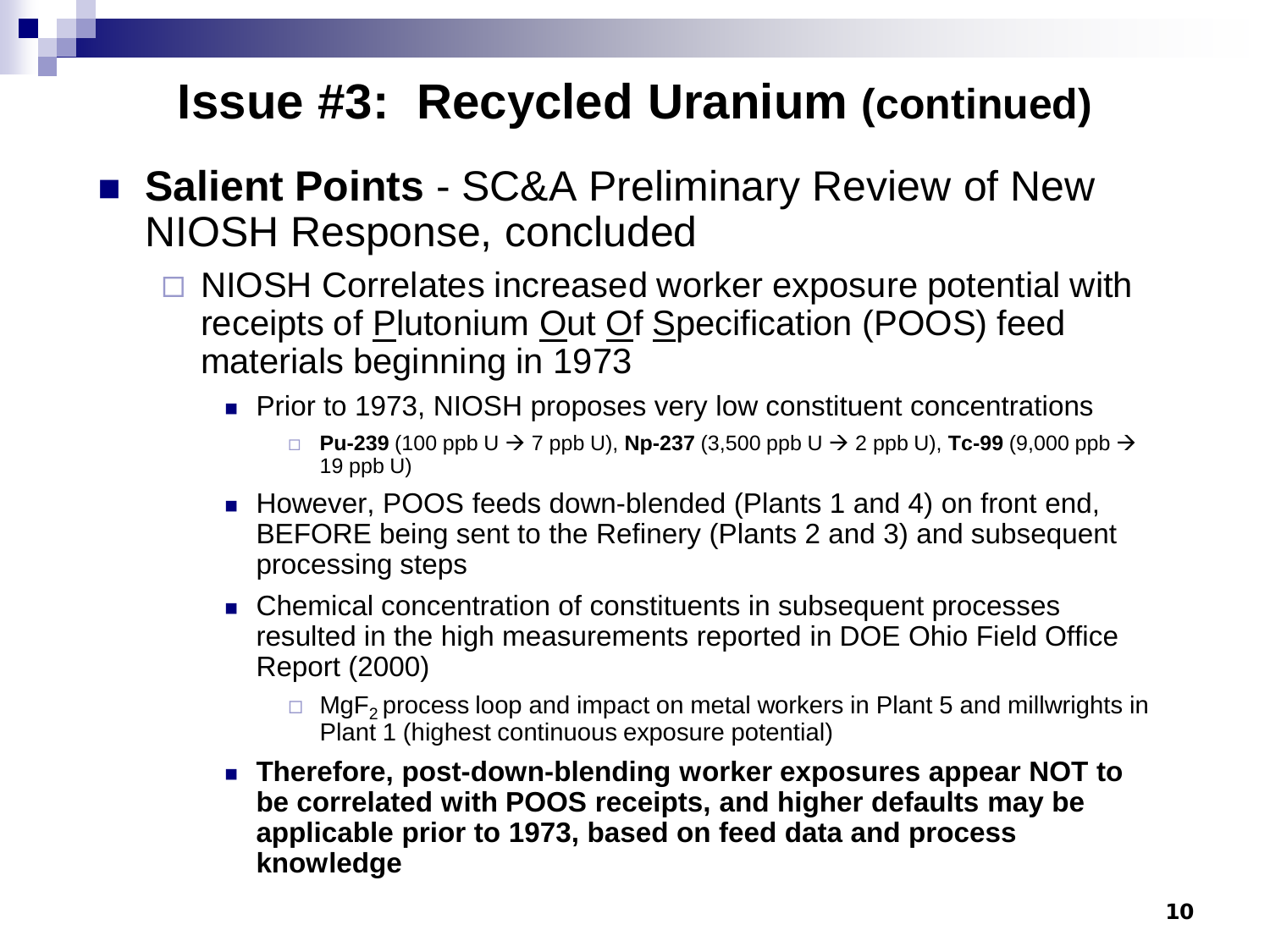### **RU Summary**

- □ NIOSH's proposed higher defaults consider variability in DOE Ohio Field Office Report (2000) data and associated uncertainties
- $\Box$  Pu Defaults (most dosimetric significance) based on MgF<sub>2</sub> dataset
	- >400 data points; site-specific, but limited to 1980s timeframe (summary statistics)
	- Highest except for subgroup 10A (tower ash and decontamination residues) (initial POOS feed)
	- **Lognormal for MgF**<sub>2</sub> over-predicts  $95<sup>th</sup>$  percentile (histogram)
	- Reflects exposure potential to the highest continuously exposed subset of process workers (Plant 5 metal workers and Plant 1 millwrights)
- $\Box$  Initial POOS feed concentrations (subgroup 10A) may impact handlers and downblenders; also indirect exposures to nearby workers (bystander effect)
	- Only 39 data points; highly variable and uncertain (Fernald measurements 10 times higher than GPD)
	- NIOSH claims protective measures in place and short-term exposure
	- However, issues with HP practices prior to 1986 cast doubt
	- Impact not yet quantified/estimated
	- **Significant from 1973–1985 (1980–1986 – most contaminated tower ash)**
- NIOSH has also recently acquired 450 boxes of Fernaldspecific records from Legacy Management
	- $\Box$  Disposition and potential impact uncertain at this time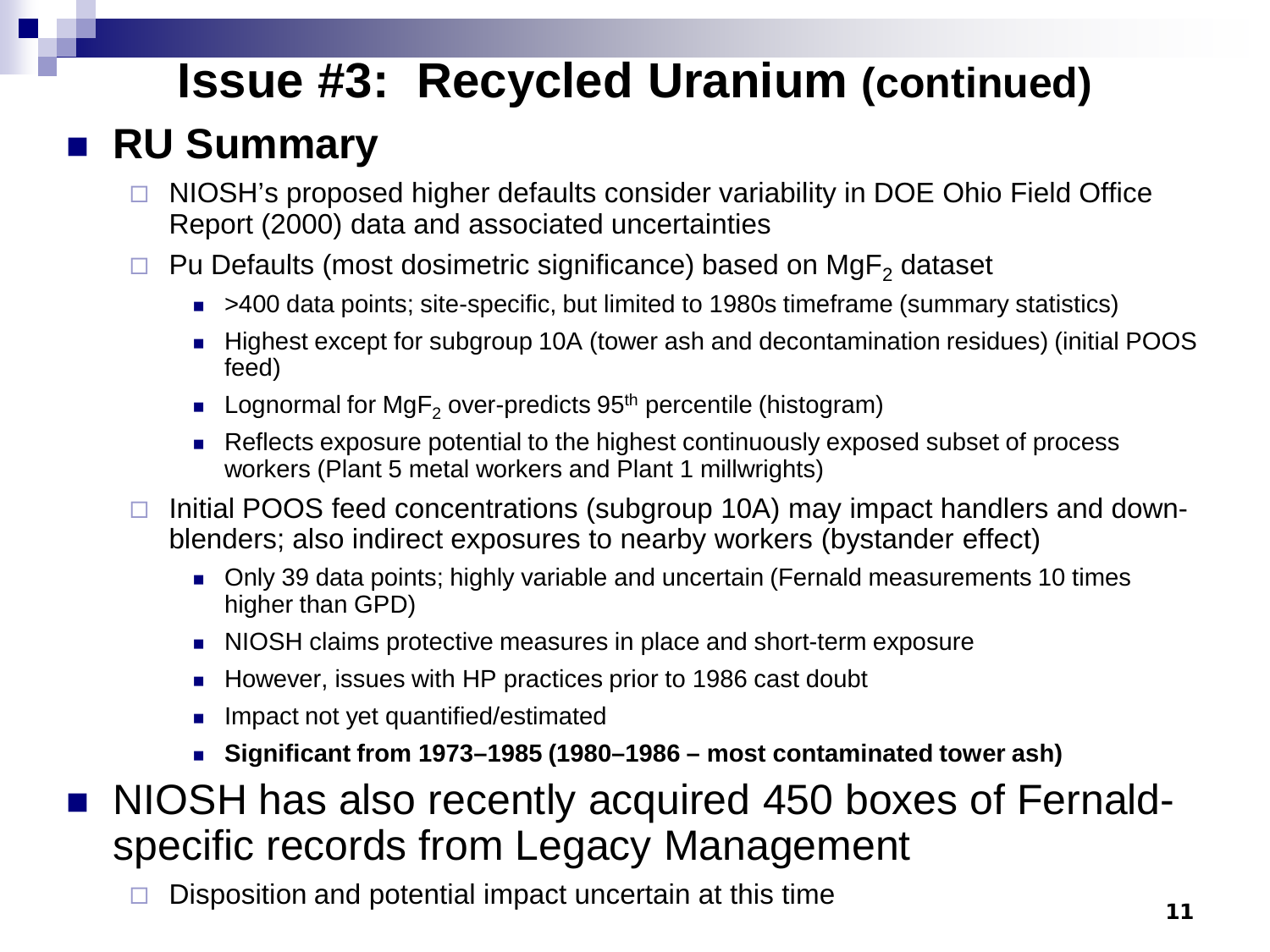### **Issue #4: Use of Radon Breath Data for Reconstructing Doses from the Inhalation of Ra-226 and Th-230**

- **Description of Issue #4:** SC&A agrees radon breath analysis is a scientifically valid method for reconstructing the intake of Ra-226 and Th-230 when the intake ratios of the two radionuclides are known and the impacted worker population can be identified.
	- Remaining Issue Identifying impacted workers and reconstructing Th-230 dose when the Th-230 intake is not accompanied by equivalent or known quantities of Ra-226.
- **Status of Issue:** White papers have been exchanged in previous meetings
	- □ April 15, 2011: NIOSH posted a response (in ORAUT-RPRT-0052) to SC&A's white paper *Review of the NIOSH "White Paper on Fernald Th-230 and Other Associated Radionuclides – Rev. 7," dated May 2010*, that summarizes their position
		- 1958–1962: Cold raffinate processed in  $2/3 \rightarrow$  Silo 3; low Ra-226, but Th-230 on par with Silos 1 and 2 (Q-11) that have high Ra-226
		- Most exposure in Plant  $2$  front end; ore charging
		- High Th-230 in Silo 3 materials liquid stream contained in a closed piping system and then to a closed calcination system
		- Dispersible dry calcined powder transferred to Silo 3 in enclosed airlift
		- NIOSH add Th-230 equal to U activity (short term, enclosed system, respiratory protection)
	- **SC&A – suggest adjustment factor - ratio of Th-230 to U in Silo 3; more realistic and claimant favorable**
	- $\Box$  Tractable problem Site Profile
- **Action Items:** None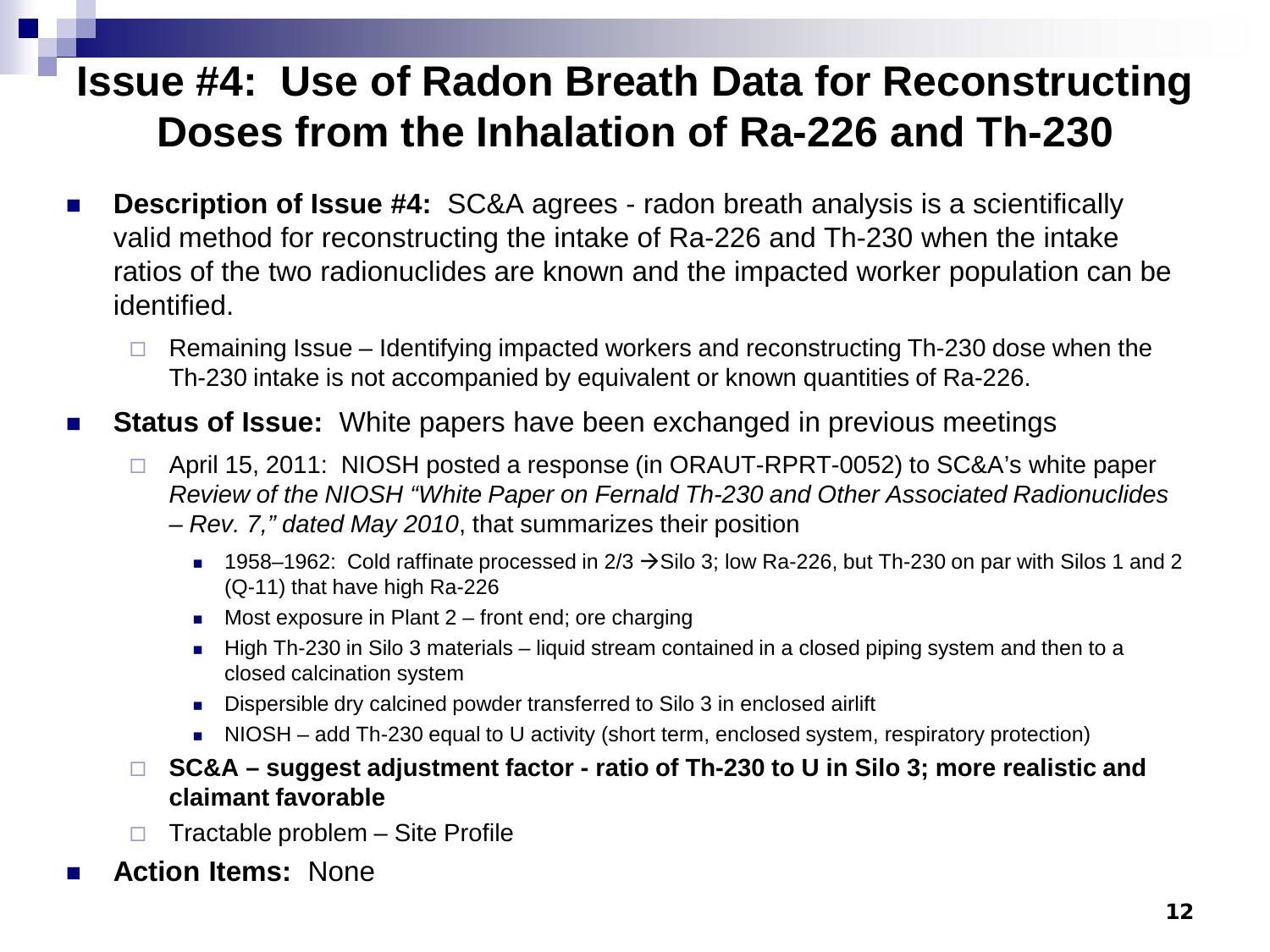### **Issue #5: Review of Radon Emissions from the K-65 Silos and Associated Exposures**

#### **Description of Issue #5: SC&A Position**

- Radon release rate from the K-65 silos as estimated by NIOSH substantially underestimated
- $\Box$  Method to derive the atmospheric dispersion factors, given the source term, is scientifically flawed, but results in an overestimate of the atmospheric dispersion factors at receptor **locations**

#### **Status of the Issue:**

- $\Box$  Numerous white papers have been exchanged; Both sides 'agree to disagree'
- $\Box$  As a practical matter, NIOSH believes that this issue has little significance with respect to the dose reconstruction for actual claimants, and **both parties (i.e., NIOSH and SC&A) agree that this is not an SEC issue**
- $\Box$  April 19, 2011 Board agrees to remove from SEC issues  $\rightarrow$ TBD Issues

#### **Action Items** (2/9/2011):

- $\Box$  NIOSH to identify which cases might be impacted by SC&A's findings regarding the applicability of the atmospheric dispersion model and the veracity of the source term
- $\Box$  NIOSH to consider rescinding its technical guidance regarding the K-65 silos based on what SC&A believes is a flawed source term and atmospheric dispersion model and its conclusions regarding the validity of their model based on the Pinney reports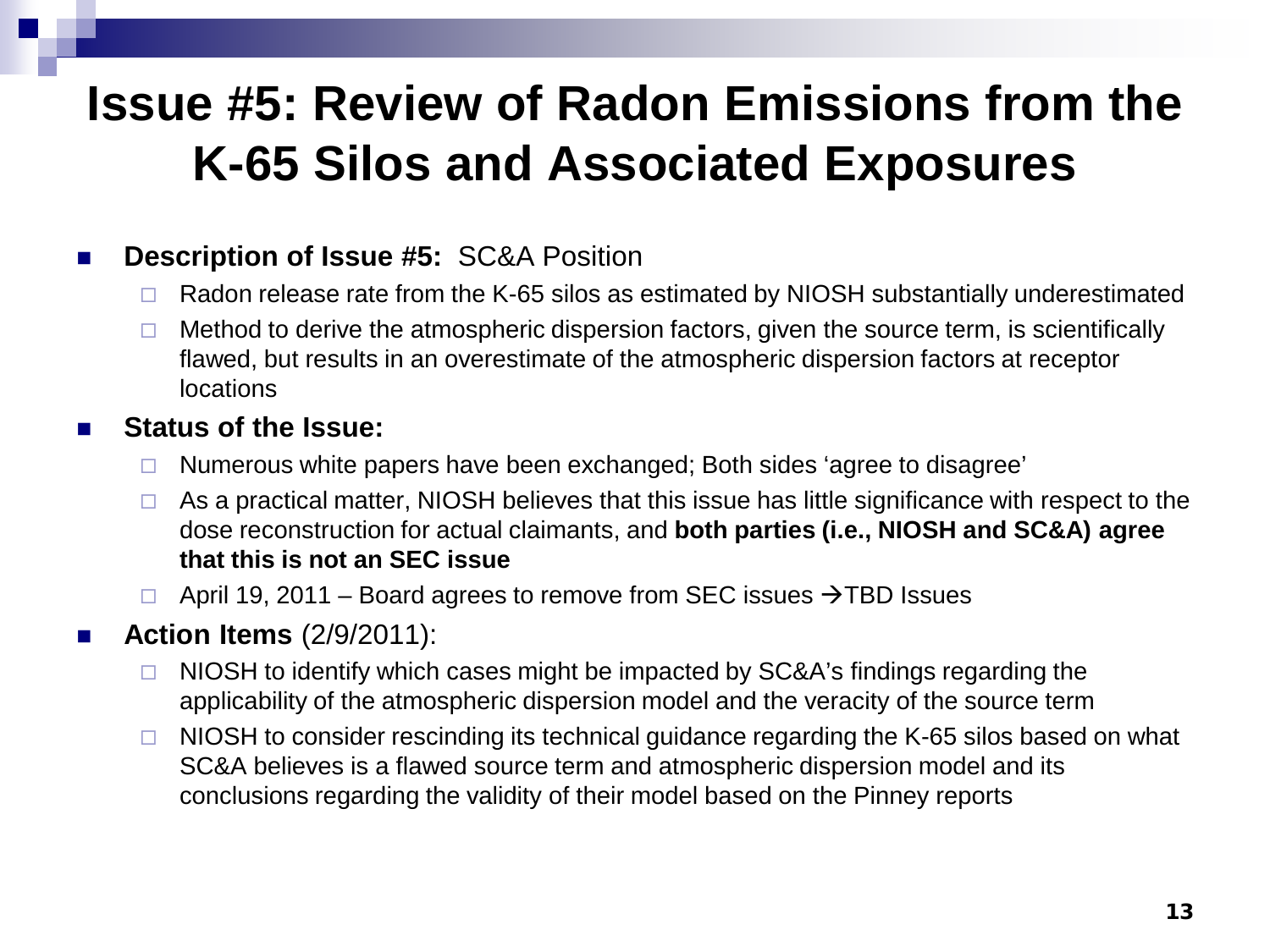## **Issue #6A: Reconstruction of Internal Exposures from the Inhalation of Th-232 (DWE Data)**

- **Description of Issue #6A:** Use of BZ and GA sampling data and associated daily weighted exposures (DWEs) to reconstruct Th-232 intakes pre-1969 (see NIOSH white paper dated March 11, 2009)
	- NIOSH posted a response (in ORAUT-RPRT-0052) to SC&A's white paper *Focused Review of "Uncertainty and Variability in Historical Time-Weighted Average Exposure Data" (Davis and Strom 2008) and Its Application in Dose Reconstruction under EEOICPA, Rev. 1,"* that summarizes their November 2010 white paper (Revision 3)
		- **Assign the DWE for the job description with the highest DWE in the FMPC plant where thorium was** handled for a specific year to every worker in that plant, with a GSD of 5
		- Assign a high DWE from an adjacent year when neither DWE data nor air sampling data are available, or when they are judged to be inadequate or incomplete, with a GSD of 5
		- Use the upper 95<sup>th</sup> percentile of the air sampling data for a facility when time-weighted average data are not available
		- Recommends that the dose reconstructor search the SRDB for DWE data if the reconstructor has reason to believe that exposures may have taken place that are not identified in the existing data set.
- Status of Issue: Numerous white papers exchanged. SC&A accepts NIOSH last white paper (November 2010) as being scientifically sound and claimant favorable; however, a few technical questions remain that require attention.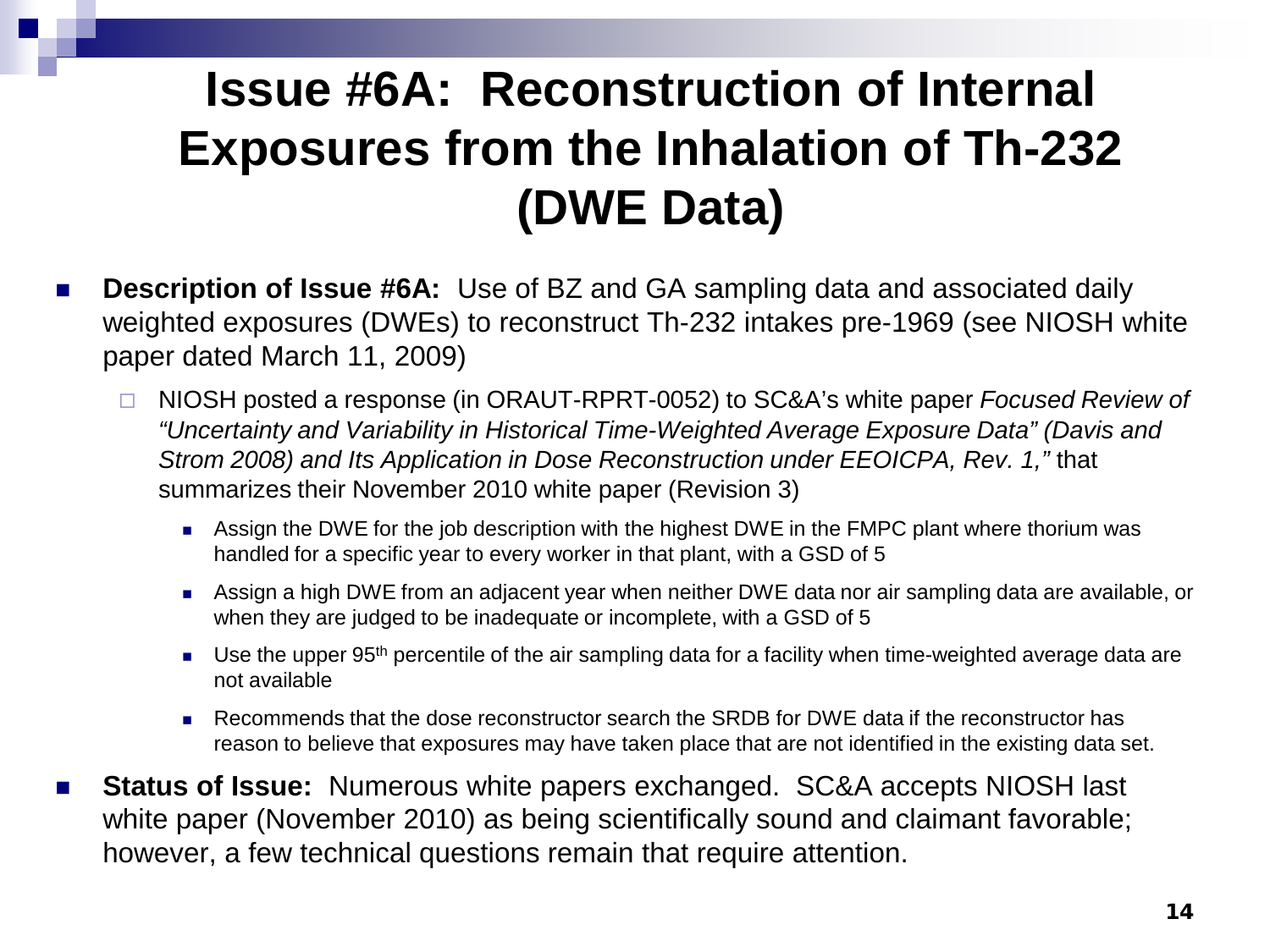# **Issue #6A: Reconstruction of Internal Exposures from the Inhalation of Th-232 (DWE Data) (continued)**

#### ■ SC&A Perspective

- $\Box$  NIOSH should investigate the issue of "blunders" in the raw data (significant in the Davis and Strom (2008) analysis)
	- Davis and Strom: For those job titles in which significant blunders occurred, average blunders cause a two-fold underestimate of exposure; worst case was a factor of 10 underestimate
	- DWE data used for DR should be verified against original measured data to evaluate the impact of blunders
- $\Box$  The 95<sup>th</sup> percentile of unweighted air concentration data introduces a chronic exposure to dust that may not be physiologically realistic in all scenarios
	- Davis and Strom: Average of un-weighted air sample data is a biased estimator of exposure but can be used in making compensation decisions when it is required to be favorable to a claimant
- $\Box$  The Fernald TBD should make available the necessary DWE data to the dose reconstructor and not require the dose reconstructor to search for that material
- **Action Items: None at this time**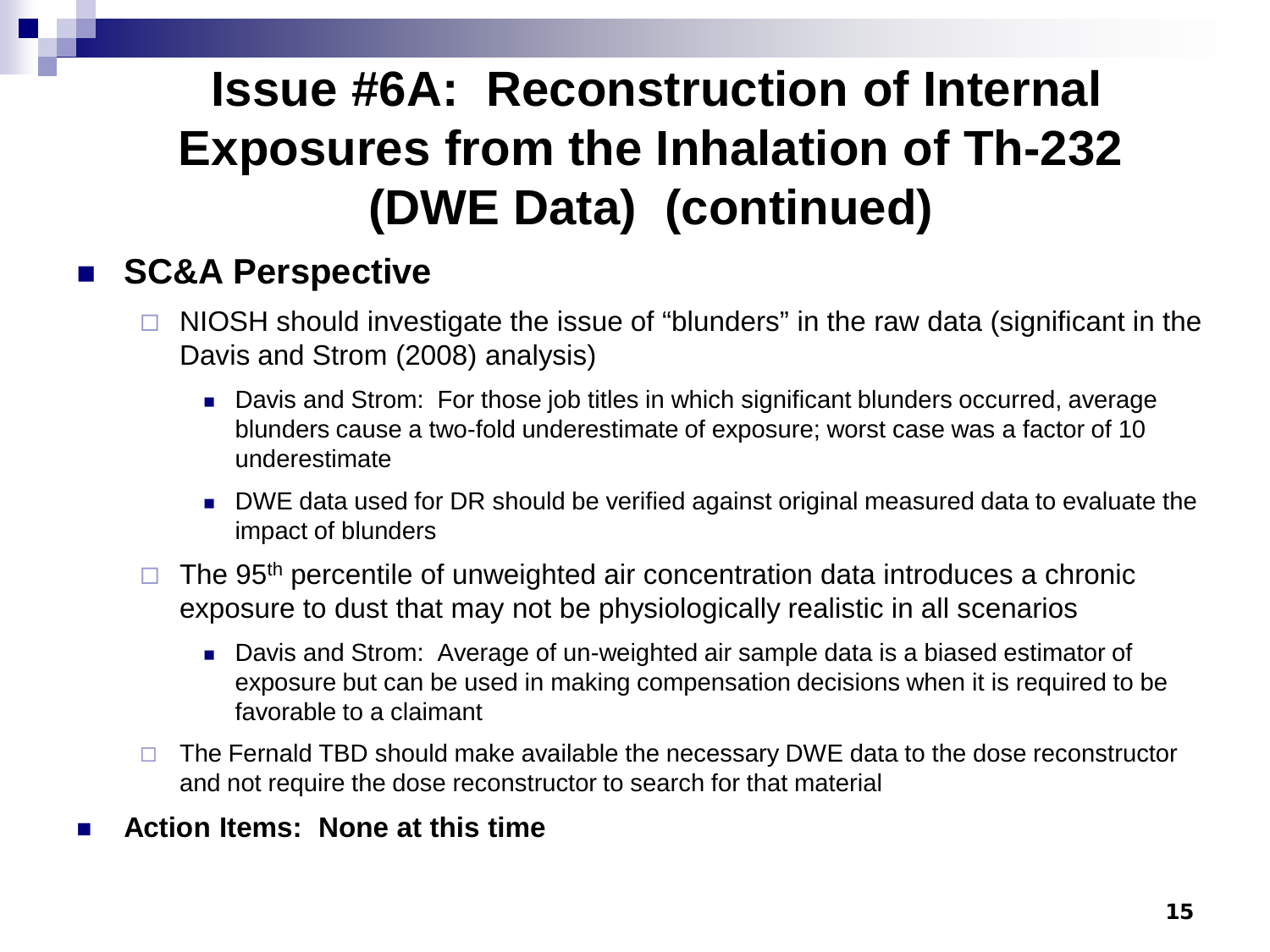### **Issue #6B: Reconstruction of Internal Exposures from the Inhalation of Th-232 (Chest Count Data)**

- **Description of Issue #6B:** Use of chest counts to reconstruct Th-232 exposures (1968–1988)
- Status of issue: White papers exchanged; this issue was discussed in detail at the April 19, 2011, Work Group meeting
	- $\Box$  No DWE data after MIVRML introduced in 1968 completely dependent on integrity of chest count data thereafter
	- $\Box$  Data Adequacy
		- Reported in milligrams thorium (1968–1978)
			- $\Box$  No Information on calibration
			- $\Box$  No information if measured quantity was gamma emission from Ac-228 or Pb-212 or both
			- □ Highly variable and uncertain (SC&A Memo to NIOSH; April 6, 2011) (Ac-228, Pb-212 basis)
			- $\Box$  MDL of 6 mg not supported by reference or data (> 84<sup>th %)</sup>
				- Subgroups readily distinguishable in portion of curve below stated MDA: uncertainty on significance of positive results
			- $\Box$  May be able to bound with high values
		- Reported in nCi Thorium (based on Pb-212) (1979–1988)
			- $\Box$  MDL of 0.25 nCi > 84<sup>th</sup> percentile: uncertainty on significance of positive results
			- $\Box$  Equilibrium factor (EF) of 0.72 for Pb-212 measurements is a midpoint value based on a closed system (no progeny migrate out of lung)
			- $\Box$  Experimental data indicate EF could be a factor of 10 lower or less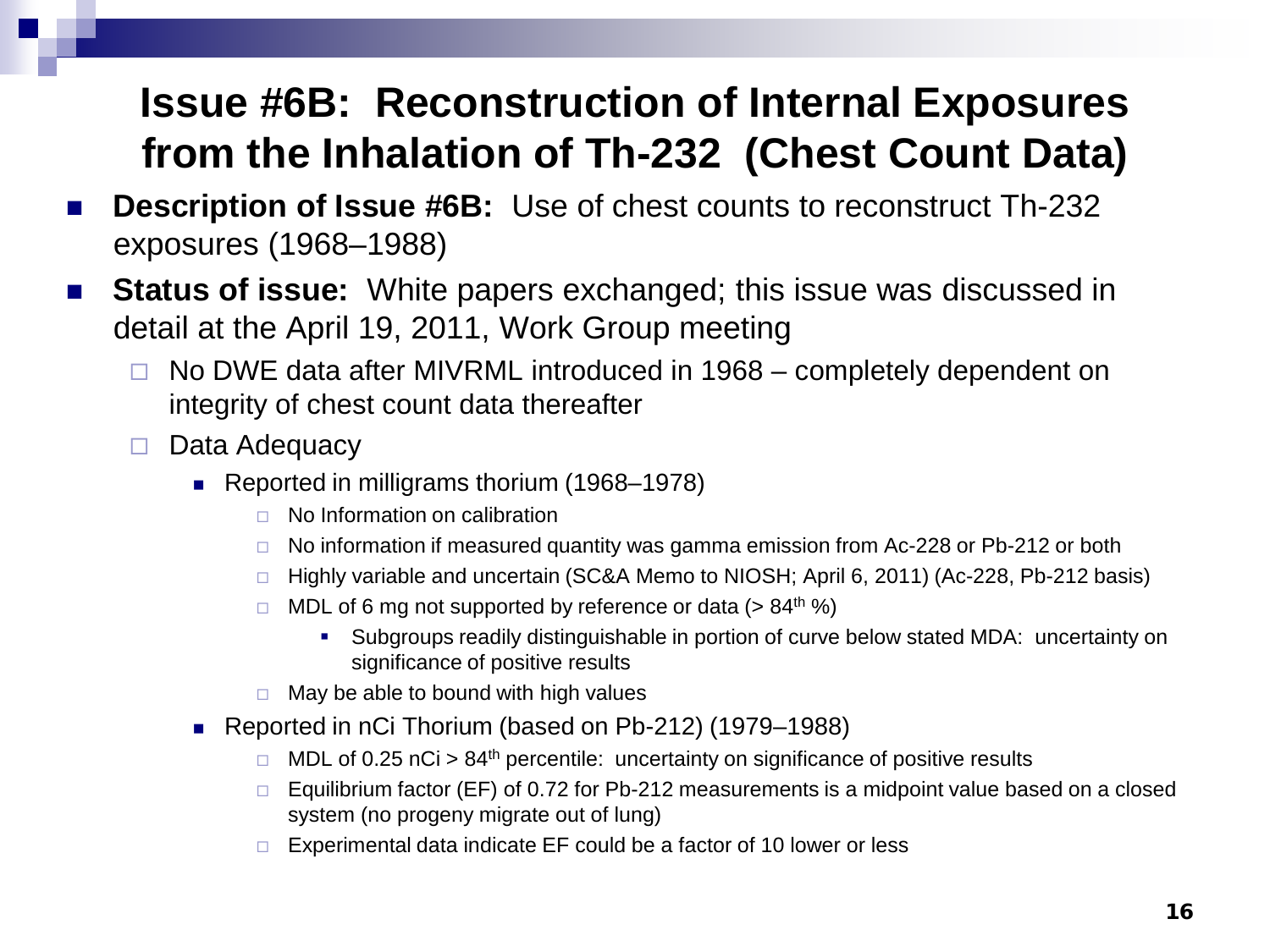### **Issue #6B: Reconstruction of Internal Exposures from the Inhalation of Th-232 (Chest Count Data) (continued)**

#### **Data Completeness**

- **NIOSH Position** 
	- $\Box$  Distribution for all workers sufficiently broad that 95<sup>th</sup> percentile will bound intakes for thorium workers
	- $\Box$  2/9/2011 Work Group meeting NIOSH believes that chemical workers are a reasonably bounding surrogate for thorium workers

#### **SC&A Position**

- $\Box$  Need sufficient number of thorium workers to show they are not under-represented
- $\Box$  Require evidence that chemical workers are a reasonable surrogate for thorium workers
- $\Box$  Worst exposures from re-drumming, metal production, and casting, not chemical processing
- $\Box$  Highest results not thorium or former thorium workers (veracity of identification)
- **SC&A Preliminary Analysis presented at 4/19/2011 Work Group meeting (CDF charts)**
	- $\Box$  Only about 60 thorium workers identified (1968); Th work not clear beyond 1968
	- $\Box$  Thorium workers clearly have higher lung burdens than chemical workers (Figure 1)
	- $\Box$  Chemical workers indistinguishable from all workers (not bounding) (Figure 2)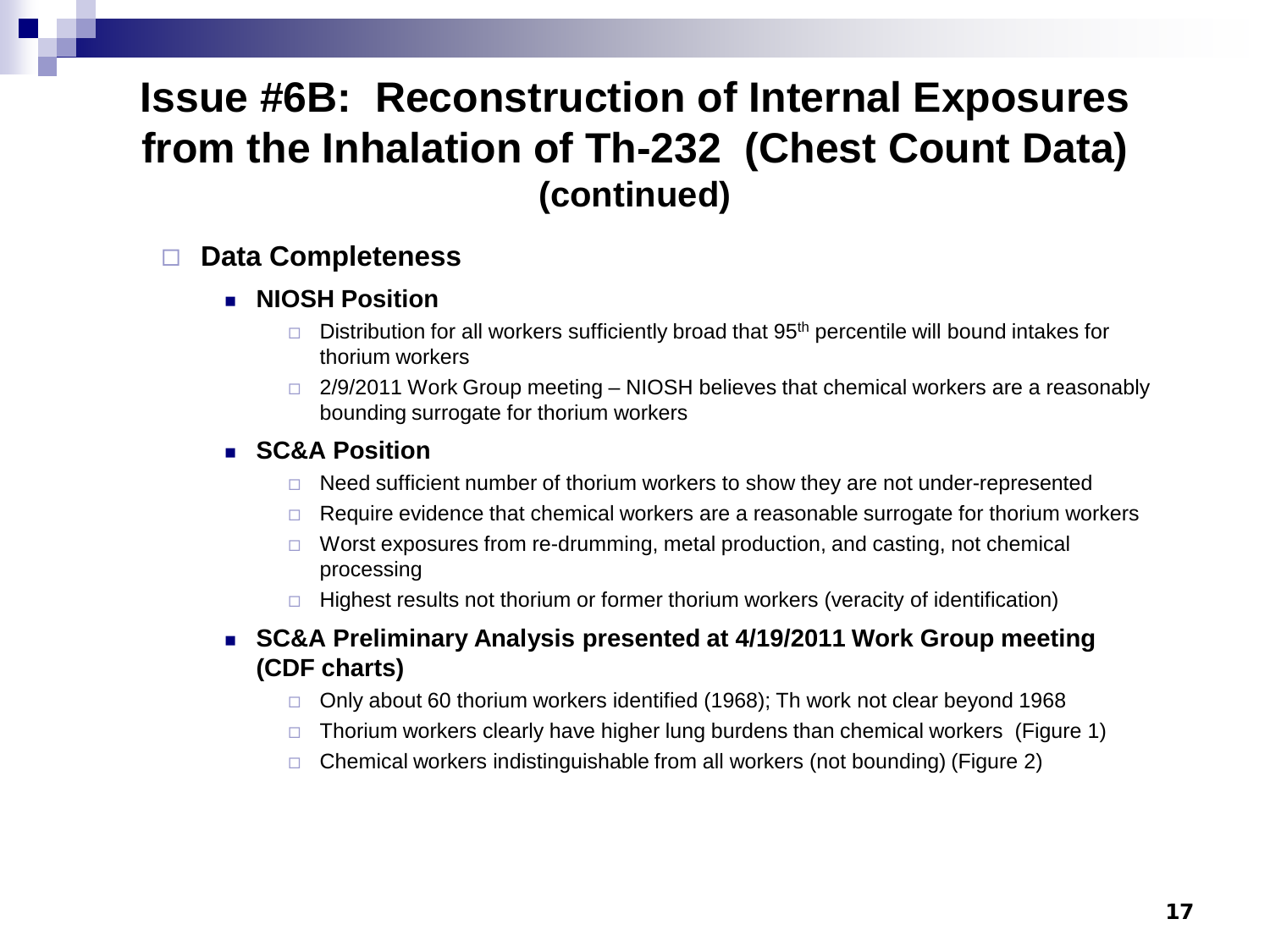

**Figure 1. Rank Ordered Comparison of In Vivo Results (mg Th) for Thorium Workers and Chemical Operators**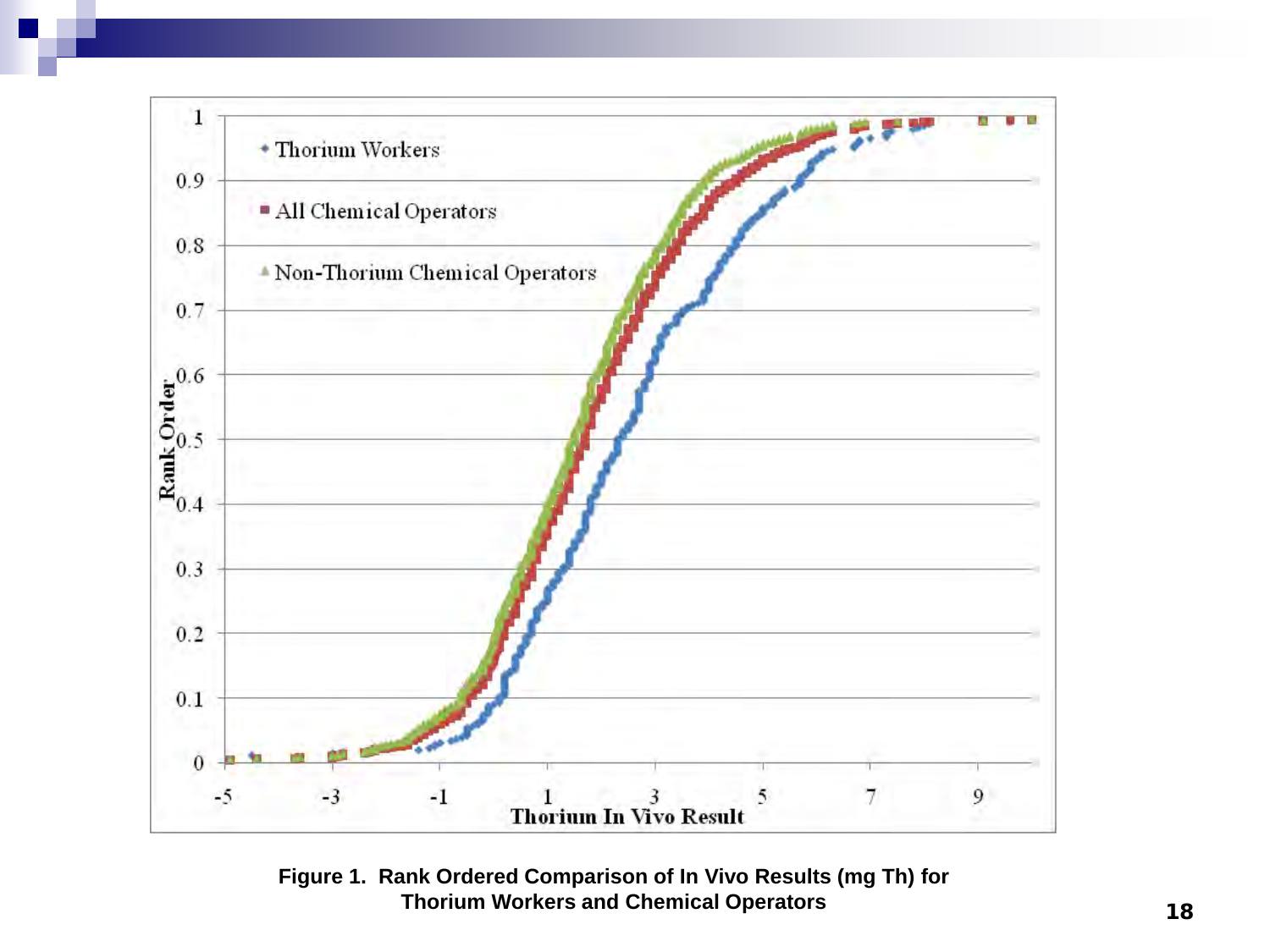

**Figure 2. Rank Ordered Comparison of In Vivo Results (mg Th) for Chemical Operators and All Monitored Workers**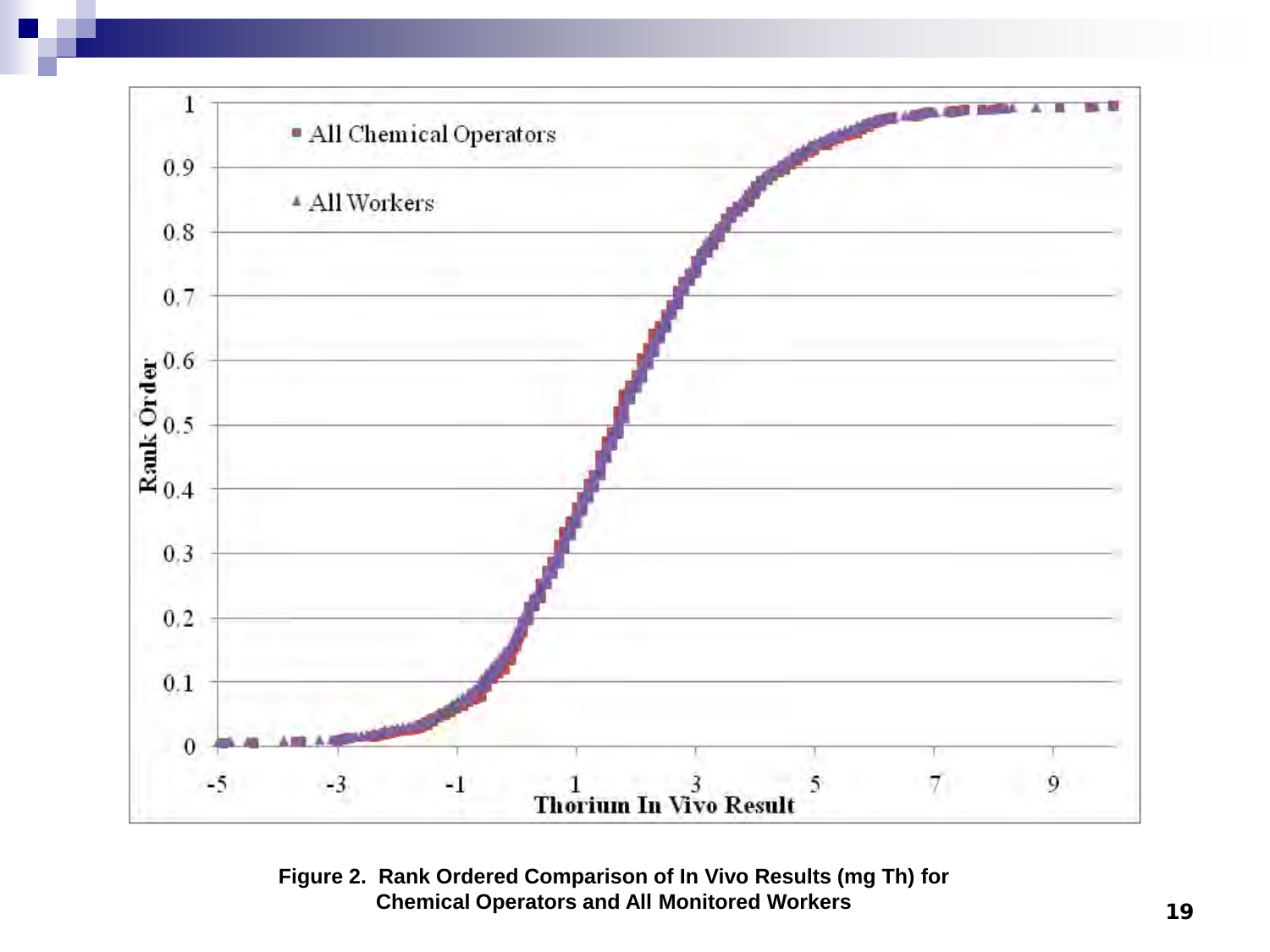### **Issue #6B: Reconstruction of Internal Exposures from the Inhalation of Th-232 (Chest Count Data) (continued)**

#### **Action items (4/19/2011)**

- □ NIOSH: Post the recently acquired Y-12 MIVRML calibration information for review (about 300 pages)
- $\Box$  SC&A: Prepare a formal white paper on the thorium worker subgroup data completeness issue and deliver to the Advisory Board